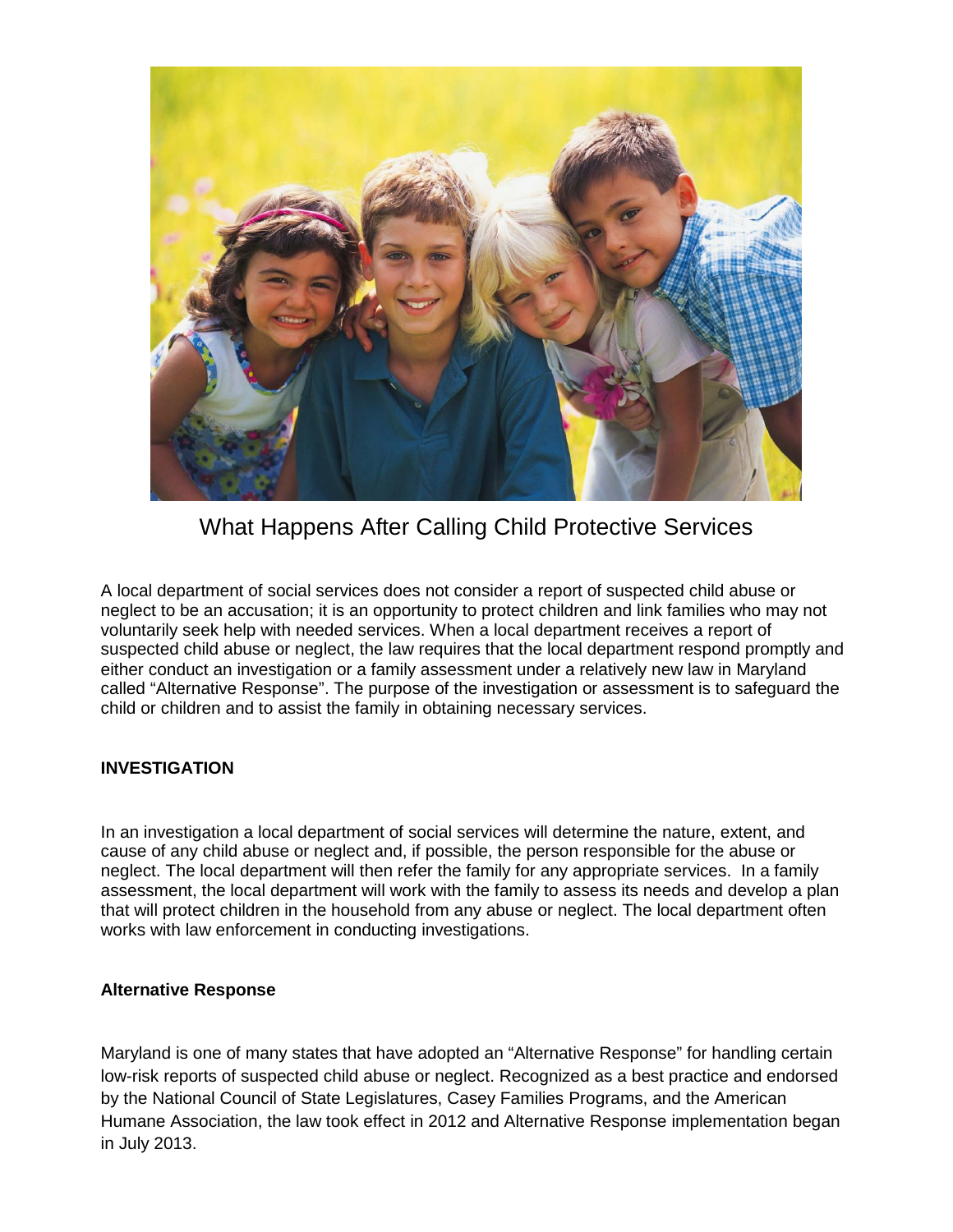In providing an Alternative Response, local department case workers tailor their approach to best serve families. Instead of investigating a particular incident, an alternative response involves working collaboratively with the family to provide services without the threat of a formal finding of abuse or neglect. Studies have shown that families are more receptive to this approach because they see their case worker as someone who can help them rather than someone who is investigating them.

Certain reports of suspected child abuse or neglect may not be referred for an Alternative Response; these include reports involving individuals who have been referred for an Alternative Response within the prior 12 months or have been referred twice within the prior 24 months, or if the individual or family has a history of being unable or unwilling to participate in the Alternative Response assessment.

# **Unattended Children**

Unattended children are children who are left on their own without appropriate supervision. In some cases, leaving children unattended is considered child neglect.

A child may be considered neglected under Maryland law if the child has been left unattended under circumstances that indicate that the child's health or welfare is harmed or placed at a substantial risk of harm. A child playing or walking outside unsupervised may be unattended but will not be considered neglected absent evidence that, while unsupervised, the child has been harmed or placed at substantial risk of being harmed. A reporter of suspected neglect should be prepared to provide sufficient details about the child's apparent age, condition and behaviors, and any observed dangers in the surrounding environment to assist the local department in evaluating whether the child's health or welfare was harmed or placed at substantial risk of harm due to the lack of supervision.

Maryland law makes it a crime to leave children under the age of 8 confined in a dwelling, building, enclosure, or motor vehicle without a responsible person of at least 13 to supervise. This provision, set out in Family Law Article § 5-801(a), was originally part of a fire code and related to the dangers of fire and suffocation in enclosed spaces. There is no comparable law providing express age requirements for the supervision of children outdoors.

# **Factors to be Considered**

Among the factors a local department will consider when determining whether an unattended child has been neglected are:

- The gravity and nature of any injury, harm, or possible harm to the child
- The extent to which the parent anticipated and managed any risks to the child, including any protective measures the parent put in place
- The accessibility of the parent or other responsible caregiver
- The length of time the child was unattended